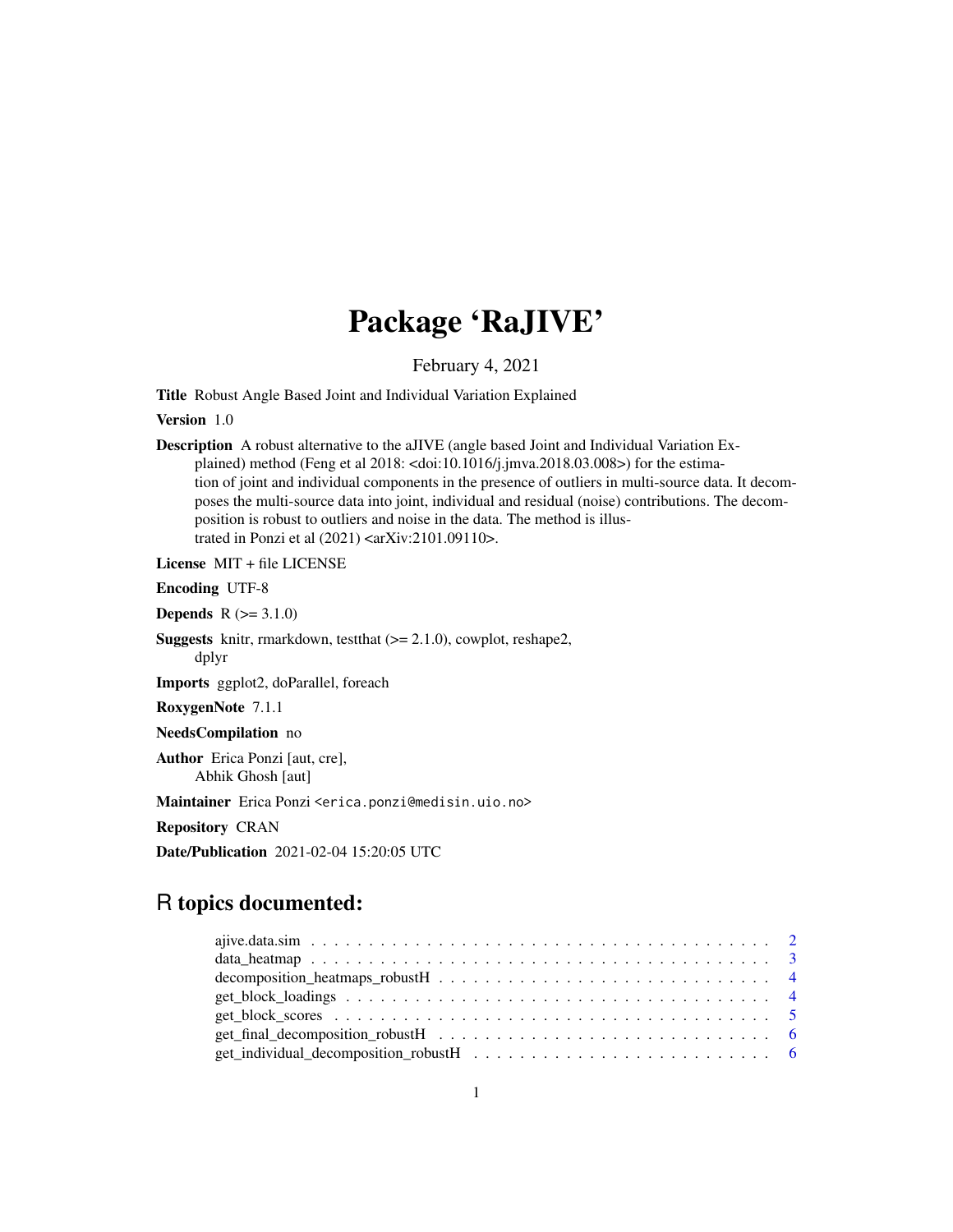# <span id="page-1-0"></span>2 ajive.data.sim

|       | $get\_joint\_scores\_robustH \dots \dots \dots \dots \dots \dots \dots \dots \dots \dots \dots \dots$                 |    |
|-------|-----------------------------------------------------------------------------------------------------------------------|----|
|       |                                                                                                                       |    |
|       |                                                                                                                       |    |
|       |                                                                                                                       |    |
|       |                                                                                                                       |    |
|       |                                                                                                                       |    |
|       |                                                                                                                       |    |
|       | show VarExplained_robust $\ldots \ldots \ldots \ldots \ldots \ldots \ldots \ldots \ldots \ldots \ldots \ldots \ldots$ |    |
|       |                                                                                                                       |    |
|       |                                                                                                                       |    |
|       |                                                                                                                       |    |
|       |                                                                                                                       |    |
| Index |                                                                                                                       | 16 |

ajive.data.sim *Simulation of data blocks*

# Description

Simulates blocks of data with joint and individual structures

# Usage

```
ajive.data.sim(
 K = 3,rankJ = 2,
 rankA = c(20, 15, 10),
 n = 100,pks,
 dist.type = 1,
 noise = 1
)
```

| K         | Integer. Number of data blocks.                         |
|-----------|---------------------------------------------------------|
| rankJ     | Integer. Joint rank.                                    |
| rankA     | Vector of Integers. Individual Ranks.                   |
| n         | Integer. Number of data points.                         |
| pks       | Vector of Integers. Number of variables in each block.  |
| dist.type | Integer. 1 for normal, 2 for uniform, 3 for exponential |
| noise     | Integer. Standard deviation in dist                     |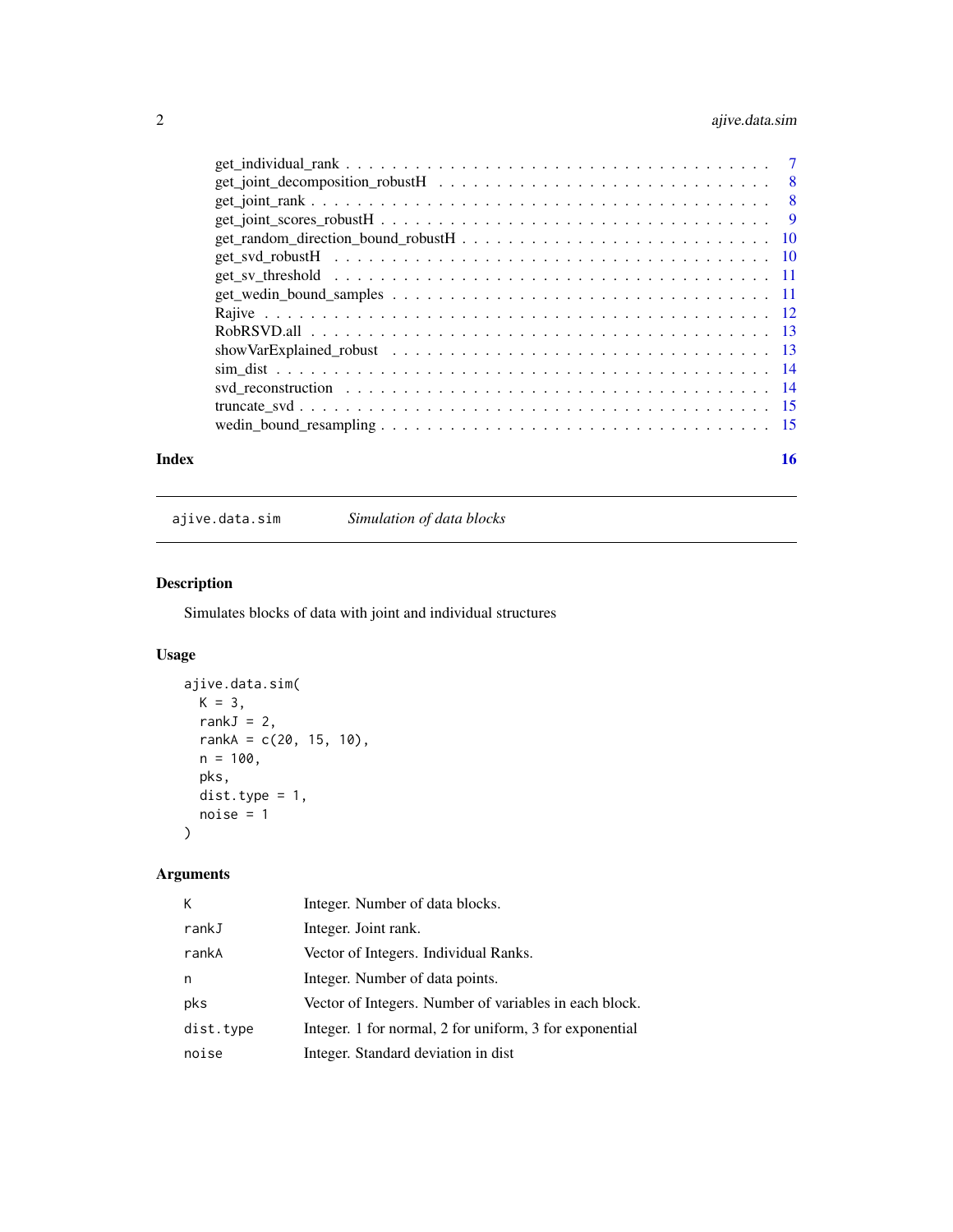# <span id="page-2-0"></span>data\_heatmap 3

# Value

Xsim a list of simulated data matrices and true rank values

# Examples

```
n < - 20p1 < -10p2 < - 8p3 <- 5
JrankTrue <- 2
initial_signal_ranks <- c(5, 2, 2)
Y <- ajive.data.sim(K =3, rankJ = JrankTrue,
rankA = initial_signal_ranks,n = n,
 pks = c(p1, p2, p3), dist.type = 1)
```
#### data\_heatmap *Decomposition Heatmaps*

# Description

Visualization of the RaJIVE decomposition, it shows heatmaps of the decomposition obtained by RaJIVE

# Usage

```
data_heatmap(data, show_color_bar = TRUE, title = "", xlab = "", ylab = "")
```

| data                    | List. The initial data blocks. |
|-------------------------|--------------------------------|
| show_color_bar Boolean. |                                |
| title                   | Character.                     |
| xlab                    | Character.                     |
| ylab                    | Character                      |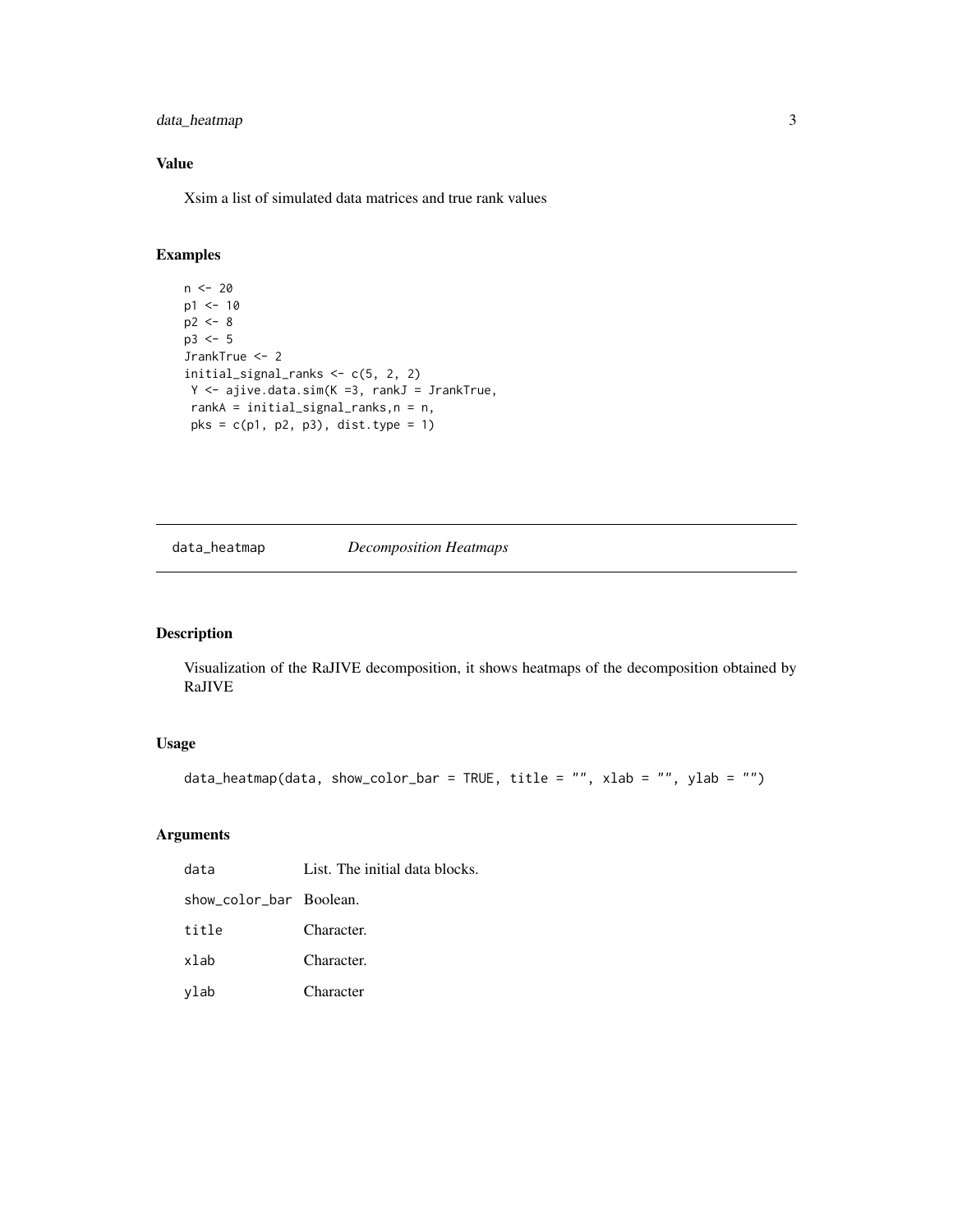<span id="page-3-0"></span>decomposition\_heatmaps\_robustH

*Decomposition Heatmaps*

#### Description

Visualization of the RaJIVE decomposition, it shows heatmaps of the decomposition obtained by RaJIVE

### Usage

```
decomposition_heatmaps_robustH(blocks, jive_results_robust)
```
#### Arguments

blocks List. The initial data blocks. jive\_results\_robust List. The RaJIVE decomposition.

#### Value

The heatmap of the decomposition

#### Examples

```
n < -10pks <- c(20, 10)
Y \leq -ajive.data.sim(K = 2, \text{ rankJ} = 2, \text{ rankA} = c(7, 4), n = n,pks = pks, dist.type = 1)
initial_signal_ranks <- c(7, 4)
data.ajive <- list((Y$sim_data[[1]]), (Y$sim_data[[2]]))
ajive.results.robust <- Rajive(data.ajive, initial_signal_ranks)
decomposition_heatmaps_robustH(data.ajive, ajive.results.robust)
```
get\_block\_loadings *Block Loadings*

#### Description

Gets the block loadings from the Rajive decomposition

#### Usage

```
get_block_loadings(ajive_output, k, type)
```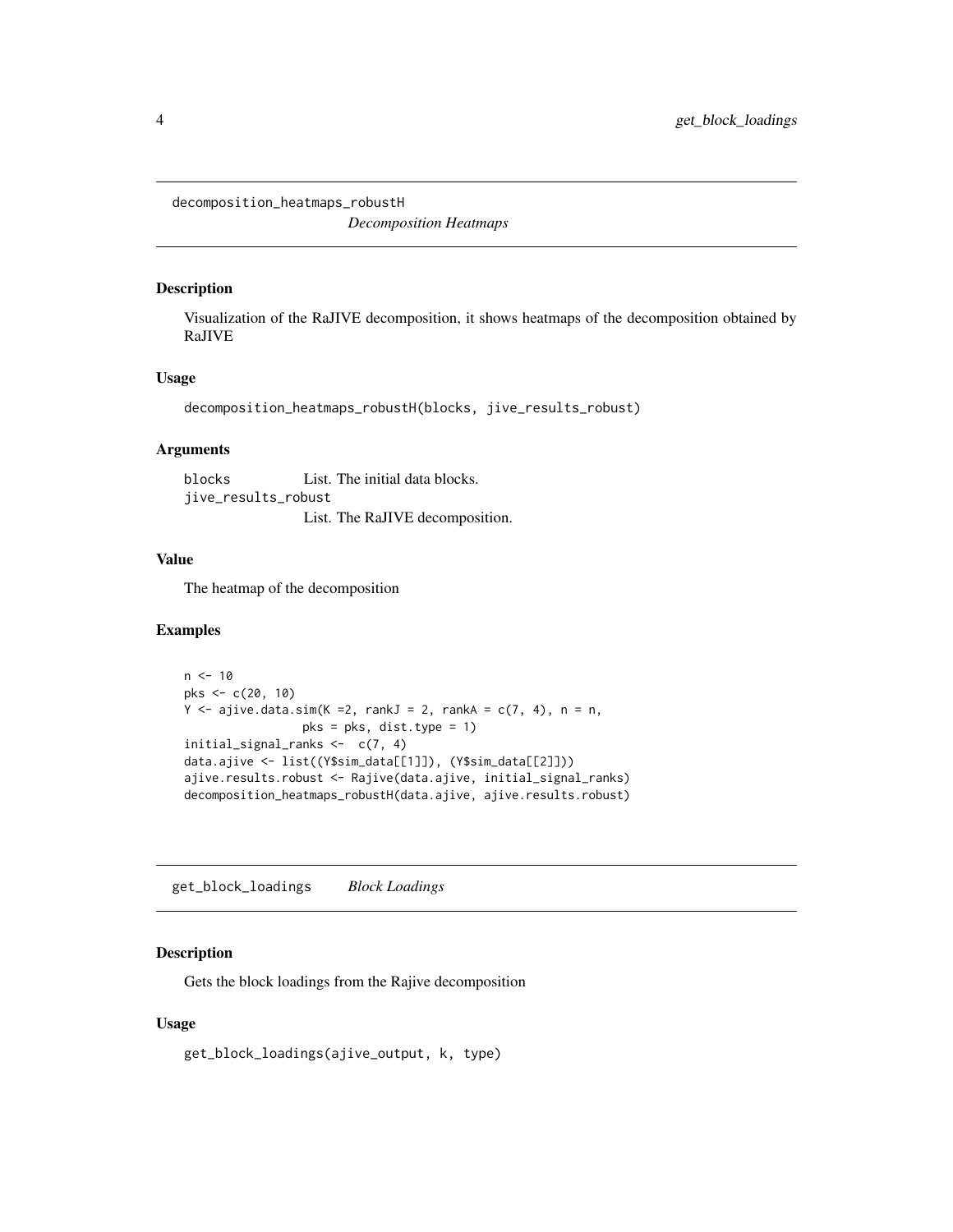# <span id="page-4-0"></span>Arguments

| ajive_output | List. The decomposition from Rajive  |
|--------------|--------------------------------------|
| k            | Integer. The index of the data block |
| type         | Character. Joint or individual       |

#### Value

The block loadings

#### Examples

```
n < -10pks <- c(20, 10)
Y \leq -ajive.data.sim(K =2, rankJ = 2, rankA = c(7, 4), n = n,
                 pks = pks, dist.type = 1)
initial_signal_ranks <- c(7, 4)
data.ajive <- list((Y$sim_data[[1]]), (Y$sim_data[[2]]))
ajive.results.robust <- Rajive(data.ajive, initial_signal_ranks)
get_block_loadings(ajive.results.robust, 2, 'joint')
```
get\_block\_scores *Block Scores*

# Description

Gets the block scores from the Rajive decomposition

#### Usage

```
get_block_scores(ajive_output, k, type)
```
#### Arguments

| ajive_output | List. The decomposition from Rajive  |
|--------------|--------------------------------------|
| k            | Integer. The index of the data block |
| type         | Character. Joint or individual       |

### Value

The block scores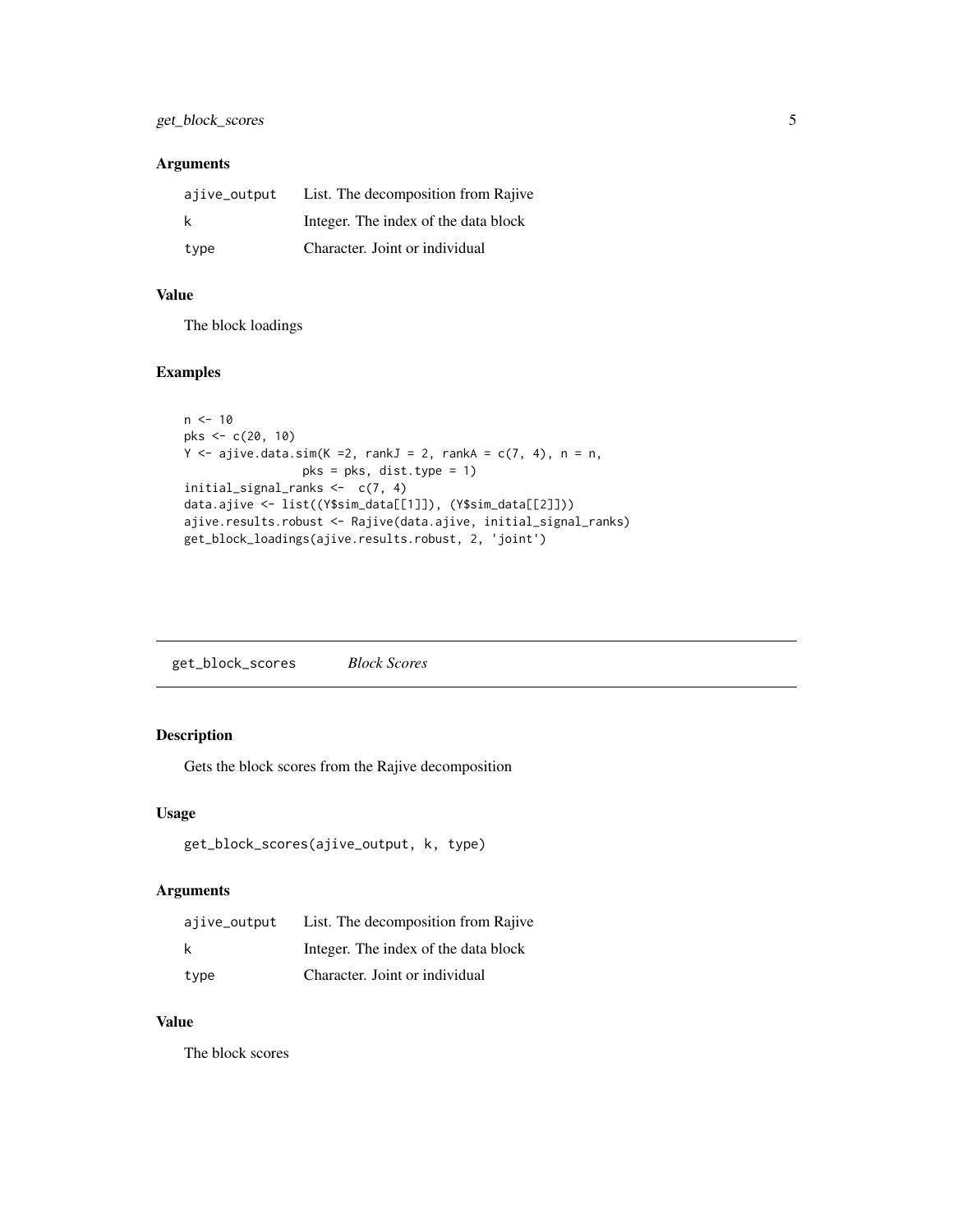# Examples

```
n < -10pks <- c(20, 10)
Y \leq a jive.data.sim(K =2, rankJ = 2, rankA = c(7, 4), n = n,
                 pks = pks, dist.type = 1)
initial_signal_ranks <- c(7, 4)
data.ajive <- list((Y$sim_data[[1]]), (Y$sim_data[[2]]))
ajive.results.robust <- Rajive(data.ajive, initial_signal_ranks)
get_block_scores(ajive.results.robust, 2, 'joint')
```
get\_final\_decomposition\_robustH *Computes the final JIVE decomposition.*

# Description

Computes  $X = J + I + E$  for a single data block and the respective SVDs.

### Usage

```
get_final_decomposition_robustH(X, joint_scores, sv_threshold, full = TRUE)
```
#### Arguments

| X.           | Matrix. The original data matrix.                                                          |
|--------------|--------------------------------------------------------------------------------------------|
| joint_scores | Matrix. The basis of the joint space (dimension n x joint rank).                           |
| sv_threshold | Numeric vector. The singular value thresholds from the initial signal rank esti-<br>mates. |
| full         | Boolean. Do we compute the full J, I matrices or just svd                                  |

get\_individual\_decomposition\_robustH *Computes the individual matrix for a data block.*

#### Description

Computes the individual matrix for a data block.

<span id="page-5-0"></span>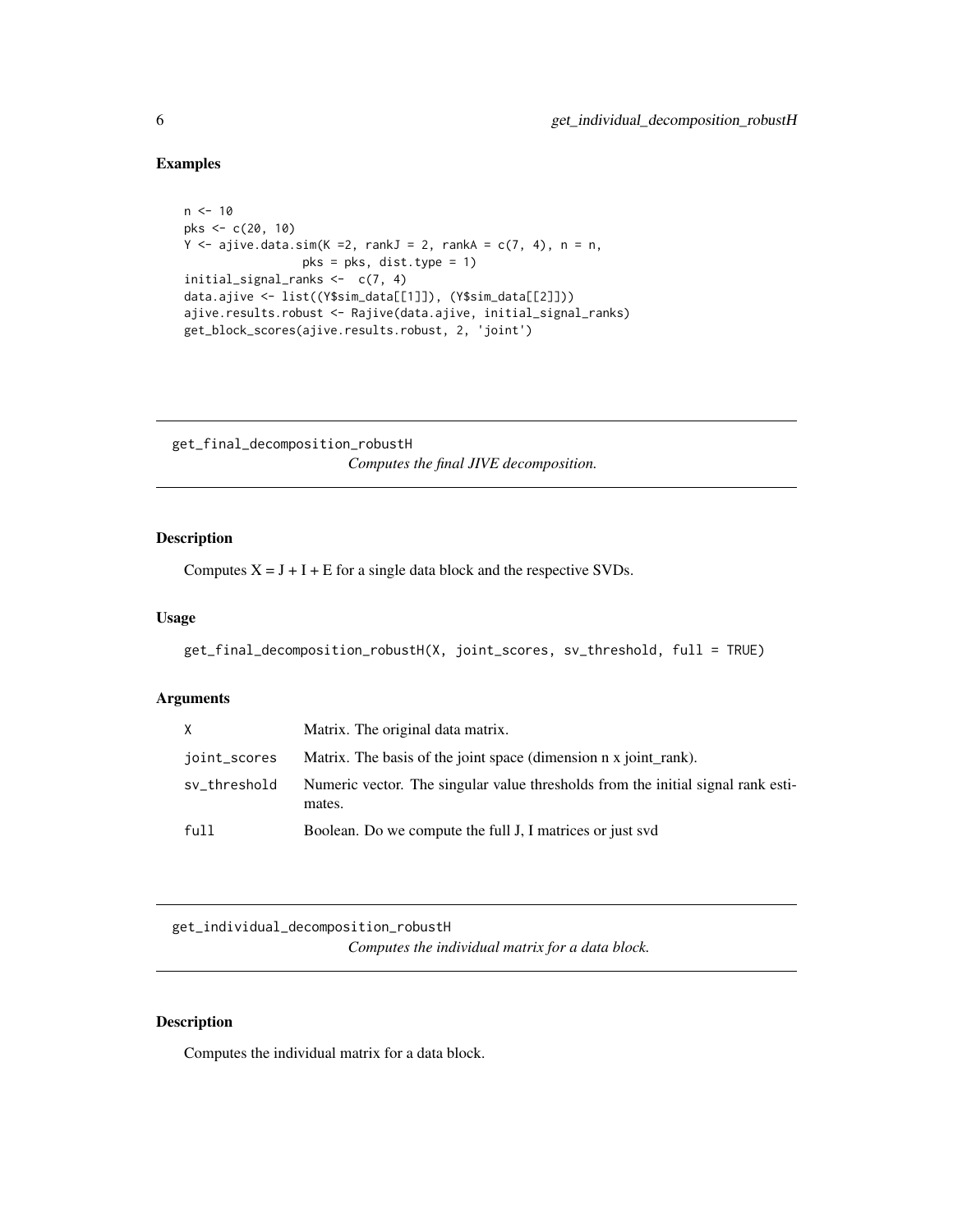<span id="page-6-0"></span>get\_individual\_rank 7

#### Usage

```
get_individual_decomposition_robustH(
 X,
 joint_scores,
 sv_threshold,
 full = TRUE)
```
# Arguments

| X.           | Matrix. The original data matrix.                                                               |
|--------------|-------------------------------------------------------------------------------------------------|
| joint_scores | Matrix. The basis of the joint space (dimension n x joint rank).                                |
| sv_threshold | Numeric vector. The singular value thresholds from the initial signal rank esti-<br>mates.      |
| full         | Boolean. Do we compute the full J, I matrices or just the SVD (set to FALSE to<br>save memory). |

get\_individual\_rank *Individual Rank*

#### Description

Gets the individual ranks from the Rajive decomposition

### Usage

get\_individual\_rank(ajive\_output, k)

# Arguments

| ajive_output | List. The decomposition from Rajive   |
|--------------|---------------------------------------|
| k            | Integer. The index of the data block. |

# Value

The individual ranks

# Examples

```
n < -10pks <- c(20, 10)
Y \leq a jive.data.sim(K = 2, rankJ = 2, rankA = c(7, 4), n = n,
                 pks = pks, dist.type = 1)
initial_signal_ranks <- c(7, 4)
data.ajive <- list((Y$sim_data[[1]]), (Y$sim_data[[2]]))
ajive.results.robust <- Rajive(data.ajive, initial_signal_ranks)
get_individual_rank(ajive.results.robust, 2)
```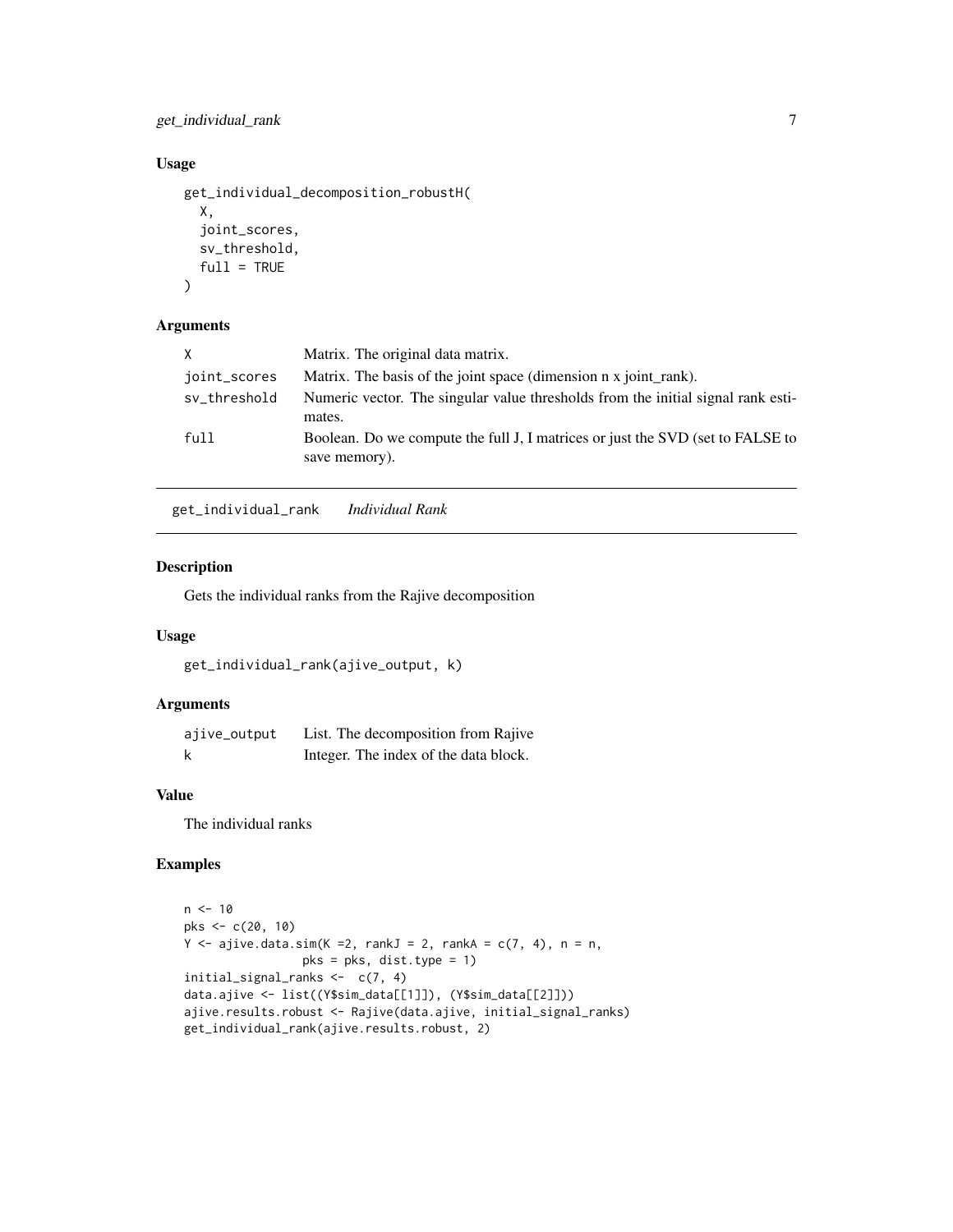<span id="page-7-0"></span>get\_joint\_decomposition\_robustH

*Computes the individual matrix for a data block*

# Description

Computes the individual matrix for a data block

# Usage

```
get_joint_decomposition_robustH(X, joint_scores, full = TRUE)
```
# Arguments

| X            | Matrix. The original data matrix.                                                               |
|--------------|-------------------------------------------------------------------------------------------------|
| ioint_scores | Matrix. The basis of the joint space (dimension n x joint rank).                                |
| full         | Boolean. Do we compute the full J, I matrices or just the SVD (set to FALSE to<br>save memory). |

| get_joint_rank<br>Joint Rank |
|------------------------------|
|------------------------------|

# Description

Gets the joint rank from the Rajive decomposition

# Usage

```
get_joint_rank(ajive_output)
```
# Arguments

ajive\_output List. The decomposition from Rajive

# Value

The joint rank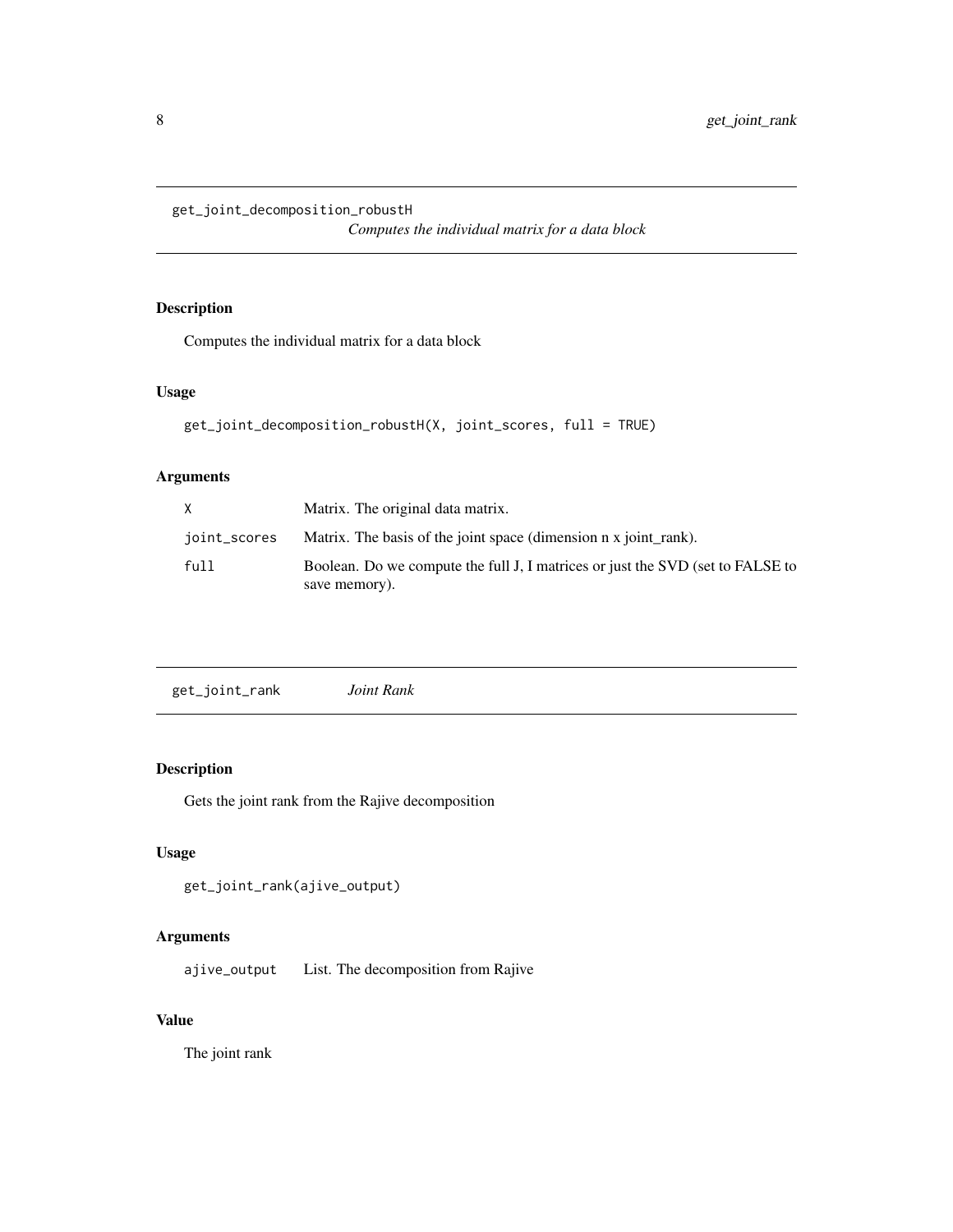# <span id="page-8-0"></span>Examples

```
n < -10pks <- c(20, 10)
Y \leq ajive.data.sim(K = 2, rankJ = 2, rankA = c(7, 4), n = n,
                 pks = pks, dist.type = 1)
initial_signal_ranks <- c(7, 4)
data.ajive <- list((Y$sim_data[[1]]), (Y$sim_data[[2]]))
ajive.results.robust <- Rajive(data.ajive, initial_signal_ranks)
get_joint_rank(ajive.results.robust)
```
get\_joint\_scores\_robustH

*Computes the joint scores.*

# Description

Estimate the joint rank with the wedin bound, compute the signal scores SVD, double check each joint component.

# Usage

```
get_joint_scores_robustH(
 blocks,
 block_svd,
  initial_signal_ranks,
  sv_thresholds,
  n_wedin_samples = 1000,
  n_rand_dir_samples = 1000,
  joint_rank = NA
)
```

| blocks                            | List. A list of the data matrices.                                                         |  |
|-----------------------------------|--------------------------------------------------------------------------------------------|--|
| block svd<br>initial_signal_ranks | List. The SVD of the data blocks.                                                          |  |
|                                   | Numeric vector. Initial signal ranks estimates.                                            |  |
| sv_thresholds                     | Numeric vector. The singular value thresholds from the initial signal rank esti-<br>mates. |  |
| n_wedin_samples                   |                                                                                            |  |
|                                   | Integer. Number of wedin bound samples to draw for each data matrix.                       |  |
| n_rand_dir_samples                |                                                                                            |  |
|                                   | Integer. Number of random direction bound samples to draw.                                 |  |
| joint_rank                        | Integer or NA. User specified joint_rank. If NA will be estimated from data.               |  |
|                                   |                                                                                            |  |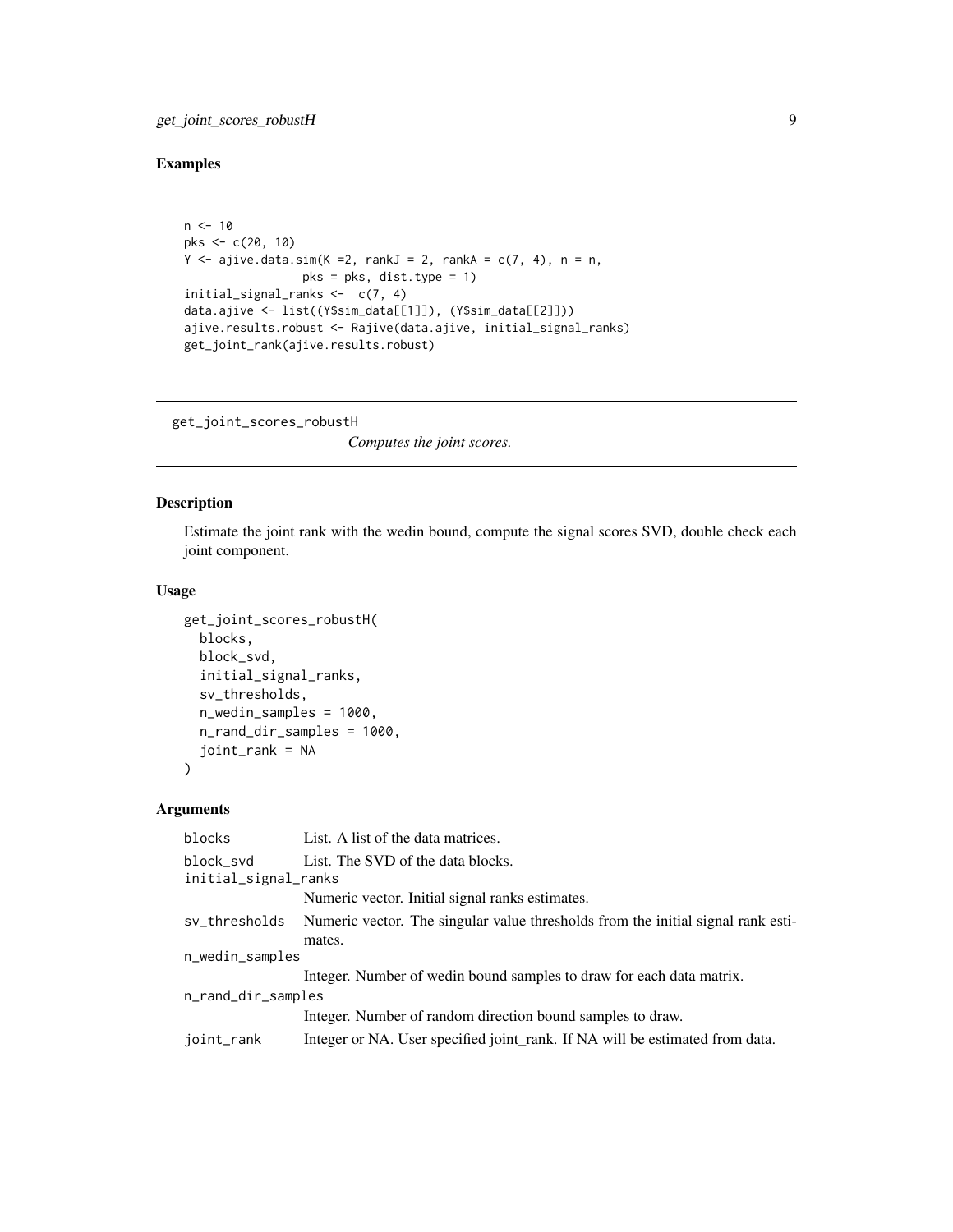<span id="page-9-0"></span>get\_random\_direction\_bound\_robustH

*Estimate the wedin bound for a data matrix.*

#### Description

Samples from the random direction bound. Returns on the scale of squared singular value.

# Usage

```
get_random_direction_bound_robustH(n_obs, dims, num_samples = 1000)
```
# Arguments

| n obs       | The number of observations.                                   |
|-------------|---------------------------------------------------------------|
| dims        | The number of features in each data matrix                    |
| num_samples | Integer. Number of vectors selected for resampling procedure. |

#### Value

rand\_dir\_samples

| get_svd_robustH | Computes the robust SVD of a matrix Using robRsvd |
|-----------------|---------------------------------------------------|
|                 |                                                   |

# Description

Computes the robust SVD of a matrix Using robRsvd

# Usage

get\_svd\_robustH(X, rank = NULL)

# Arguments

| X    | Matrix. X matrix.                  |
|------|------------------------------------|
| rank | Integer. Rank of SVD decomposition |

#### Value

List. The SVD of X.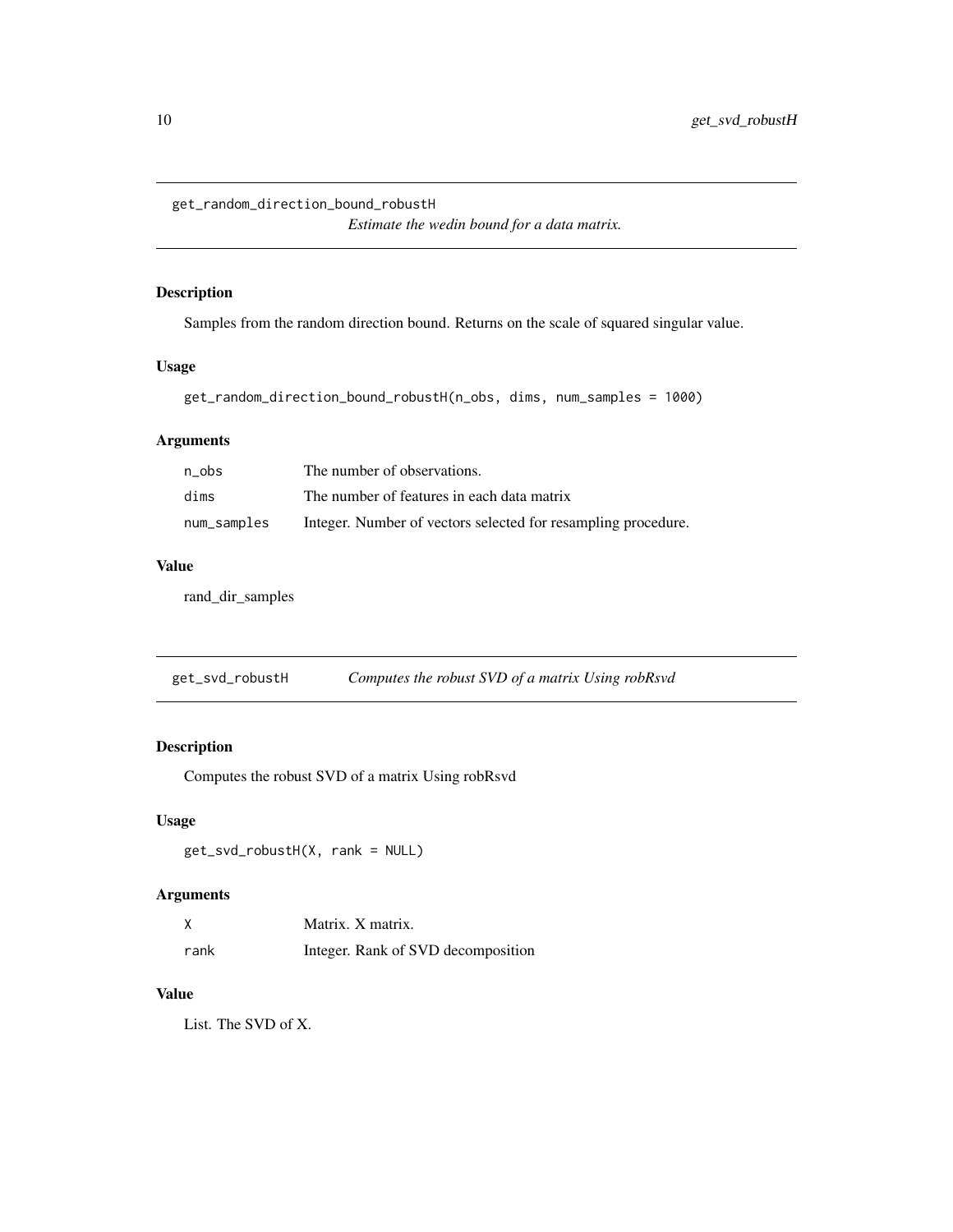<span id="page-10-0"></span>get\_sv\_threshold *The singular value threshold.*

# Description

Computes the singular value threshold for the data matrix (half way between the rank and rank + 1 singluar value).

#### Usage

get\_sv\_threshold(singular\_values, rank)

#### Arguments

singular\_values Numeric. The singular values. rank Integer. The rank of the approximation.

get\_wedin\_bound\_samples

*Gets the wedin bounds*

# Description

Gets the wedin bounds

#### Usage

```
get_wedin_bound_samples(X, SVD, signal_rank, num_samples = 1000)
```

| X           | Matrix. The data matrix.                                                                                |
|-------------|---------------------------------------------------------------------------------------------------------|
| <b>SVD</b>  | List. The SVD decomposition of the matrix. List with entries 'u', 'd', and<br>'v'from the svd function. |
| signal_rank | Integer.                                                                                                |
| num_samples | Integer. Number of vectors selected for resampling procedure.                                           |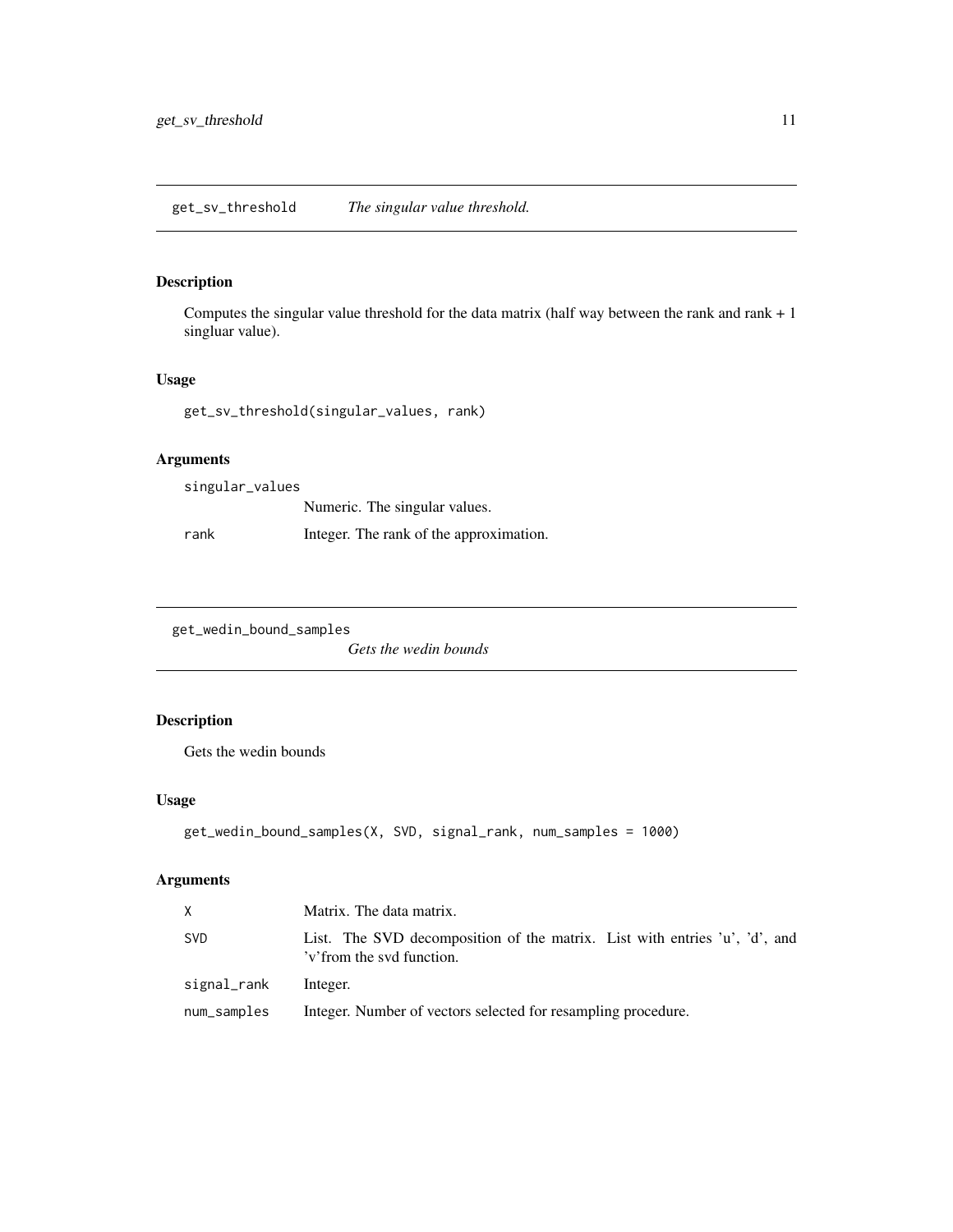<span id="page-11-0"></span>

#### Description

Computes the robust aJIVE decomposition with parallel computation.

# Usage

```
Rajive(
 blocks,
  initial_signal_ranks,
  full = TRUE,n_wedin_samples = 1000,
  n_rand_dir_samples = 1000,
  joint_rank = NA
)
```
#### Arguments

| blocks               | List. A list of the data matrices.                                                                              |
|----------------------|-----------------------------------------------------------------------------------------------------------------|
| initial_signal_ranks |                                                                                                                 |
|                      | Vector. The initial signal rank estimates.                                                                      |
| full                 | Boolean. Whether or not to store the full J, I, E matrices or just their SVDs (set<br>to FALSE to save memory). |
| n_wedin_samples      |                                                                                                                 |
|                      | Integer. Number of wedin bound samples to draw for each data matrix.                                            |
| n_rand_dir_samples   |                                                                                                                 |
|                      | Integer. Number of random direction bound samples to draw.                                                      |
| joint_rank           | Integer or NA. User specified joint_rank. If NA will be estimated from data.                                    |

#### Value

The aJIVE decomposition.

# Examples

```
n <- 50
pks <- c(100, 80, 50)
Y \le -a jive.data.sim(K =3, rankJ = 3, rankA = c(7, 6, 4), n = n,
                   pks = pks, dist.type = 1)
initial_signal_ranks <- c(7, 6, 4)
data.ajive <- list((Y$sim_data[[1]]), (Y$sim_data[[2]]), (Y$sim_data[[3]]))
ajive.results.robust <- Rajive(data.ajive, initial_signal_ranks)
```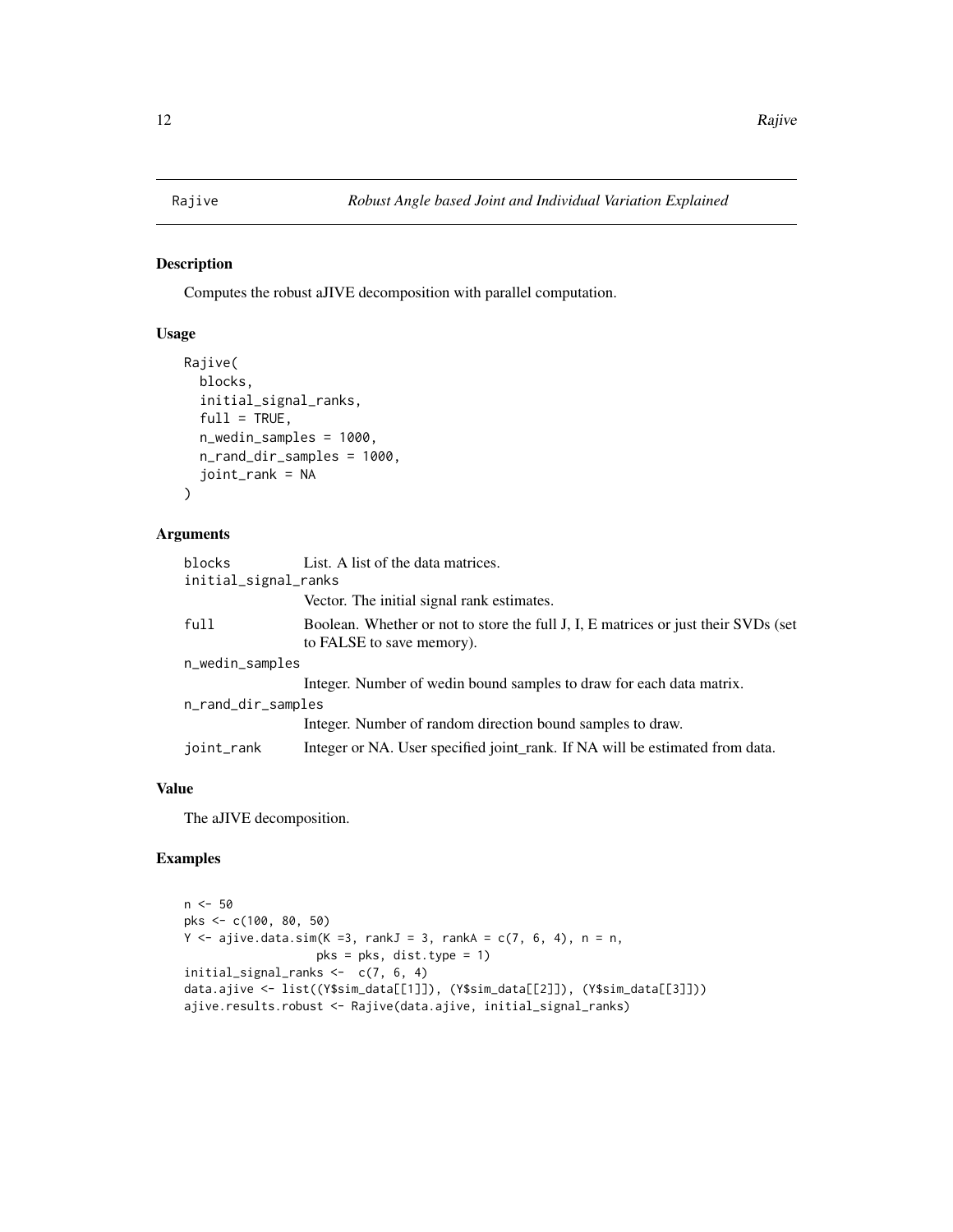<span id="page-12-0"></span>

#### Description

Computes the robust SVD of a matrix

# Usage

```
RobRSVD.all(data, nrank = min(dim(data)), svdinit = svd(data))
```
#### Arguments

| data    | Matrix. X matrix.                  |
|---------|------------------------------------|
| nrank   | Integer. Rank of SVD decomposition |
| svdinit | List. The standard SVD.            |

#### Value

List. The SVD of X.

showVarExplained\_robust

*Proportions of variance explained*

# Description

Gets the variance explained by each component of the Rajive decomposition

# Usage

```
showVarExplained_robust(ajiveResults, blocks)
```
# Arguments

| ajiveResults | List. The decomposition from Rajive |
|--------------|-------------------------------------|
| blocks       | List. The initial data blocks       |

### Value

The proportion of variance explained by each component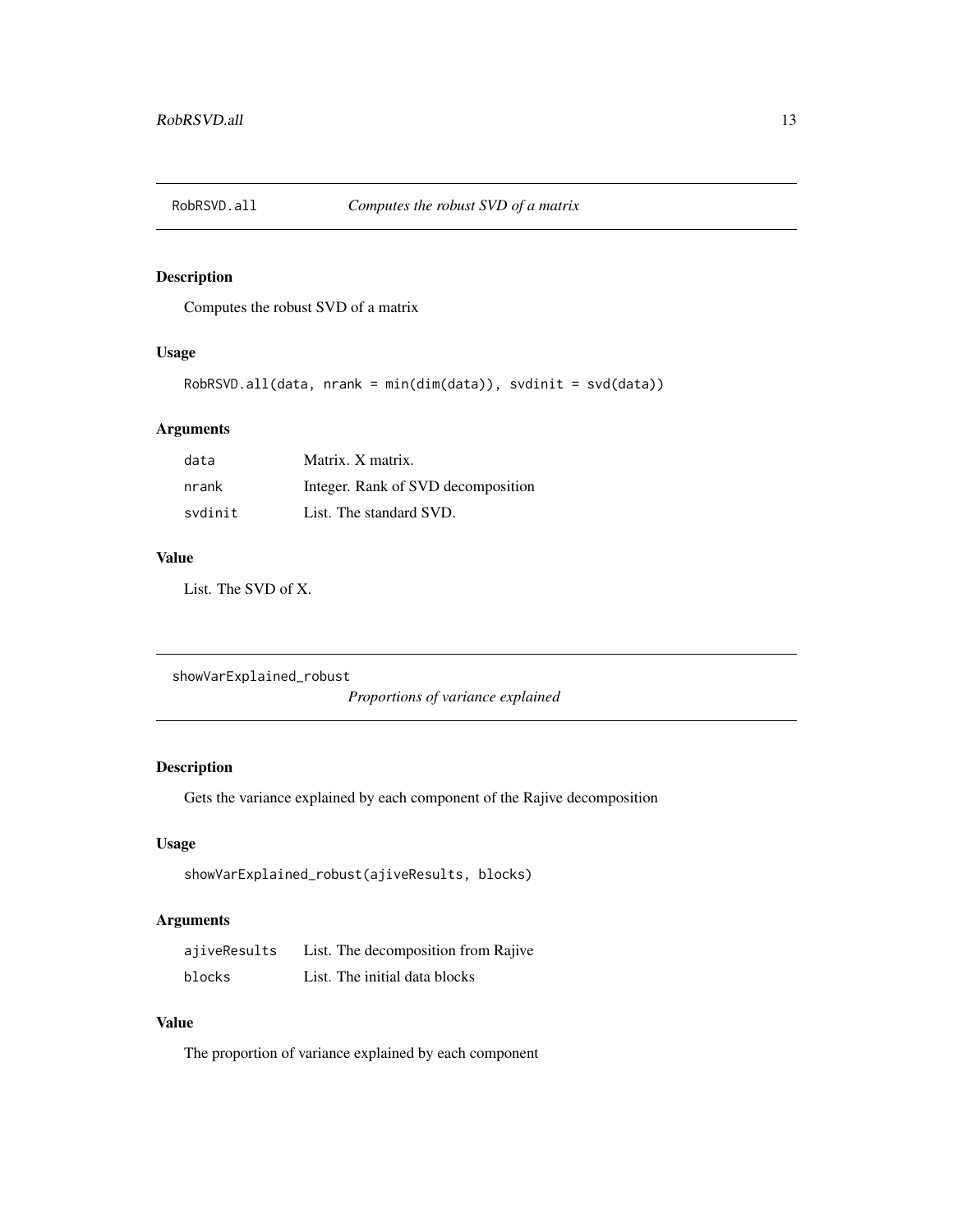# Examples

```
n < -10pks <- c(20, 10)
Y \leq a jive.data.sim(K = 2, rankJ = 2, rankA = c(7, 4), n = n,
                 pks = pks, dist.type = 1)
initial_signal_ranks <- c(7, 4)
data.ajive <- list((Y$sim_data[[1]]), (Y$sim_data[[2]]))
ajive.results.robust <- Rajive(data.ajive, initial_signal_ranks)
showVarExplained_robust(ajive.results.robust, data.ajive)
```

| im_dist | Simulation o |
|---------|--------------|
|         |              |

sim\_dist *Simulation of single data block from distribution*

#### Description

Simulation of single data block from distribution

#### Usage

sim\_dist(num, n, p)

# Arguments

| num | Integer. Type of distribution. 1 for normal, 2 for uniform, 3 for exponential |
|-----|-------------------------------------------------------------------------------|
| n   | Integer. Number of data points.                                               |
| D   | Integers. Number of variables in block.                                       |

svd\_reconstruction *Reconstruces the original matrix from its robust SVD.*

#### Description

Computes UDV^T to get the approximate (or full) X matrix.

#### Usage

```
svd_reconstruction(decomposition)
```
#### Arguments

decomposition List. List with entries 'u', 'd', and 'v'from the svd function.

# Value

Matrix. The original matrix.

<span id="page-13-0"></span>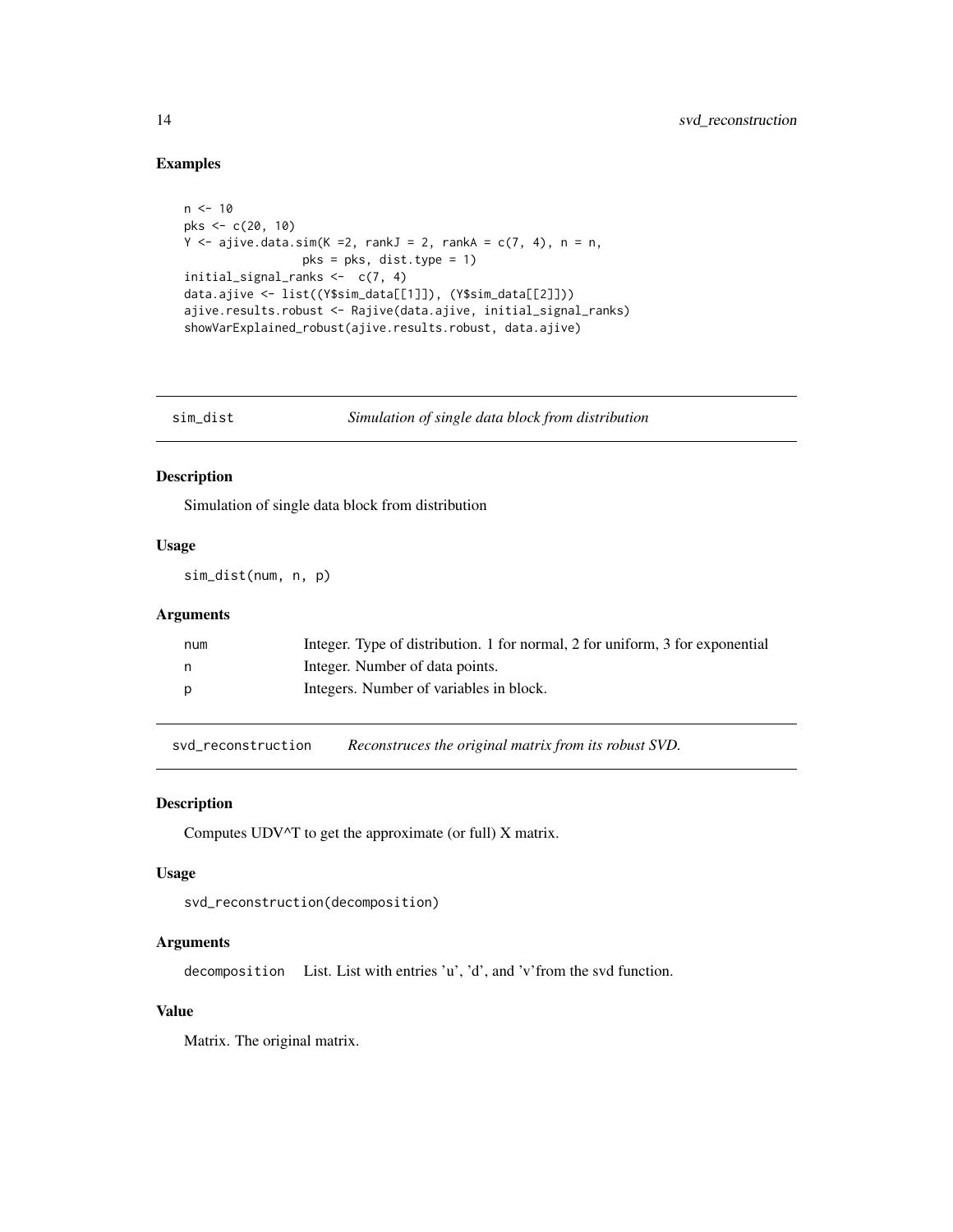<span id="page-14-0"></span>

#### Description

Removes columns from the U, D, V matrix computed form an SVD.

#### Usage

```
truncate_svd(decomposition, rank)
```
# Arguments

decomposition List. List with entries 'u', 'd', and 'v'from the svd function. rank List. List with entries 'u', 'd', and 'v'from the svd function.

#### Value

The trucated robust SVD of X.

wedin\_bound\_resampling

*Resampling procedure for the wedin bound*

#### Description

Resampling procedure for the wedin bound

#### Usage

```
wedin_bound_resampling(X, perp_basis, right_vectors, num_samples = 1000)
```

| X.          | Matrix. The data matrix.                                                                                             |
|-------------|----------------------------------------------------------------------------------------------------------------------|
| perp_basis  | Matrix. Either U_perp or V_perp: the remaining left/right singluar vectors of X<br>after estimating the signal rank. |
|             | right_vectors Boolean. Right multiplication or left multiplication.                                                  |
| num_samples | Integer. Number of vectors selected for resampling procedure.                                                        |